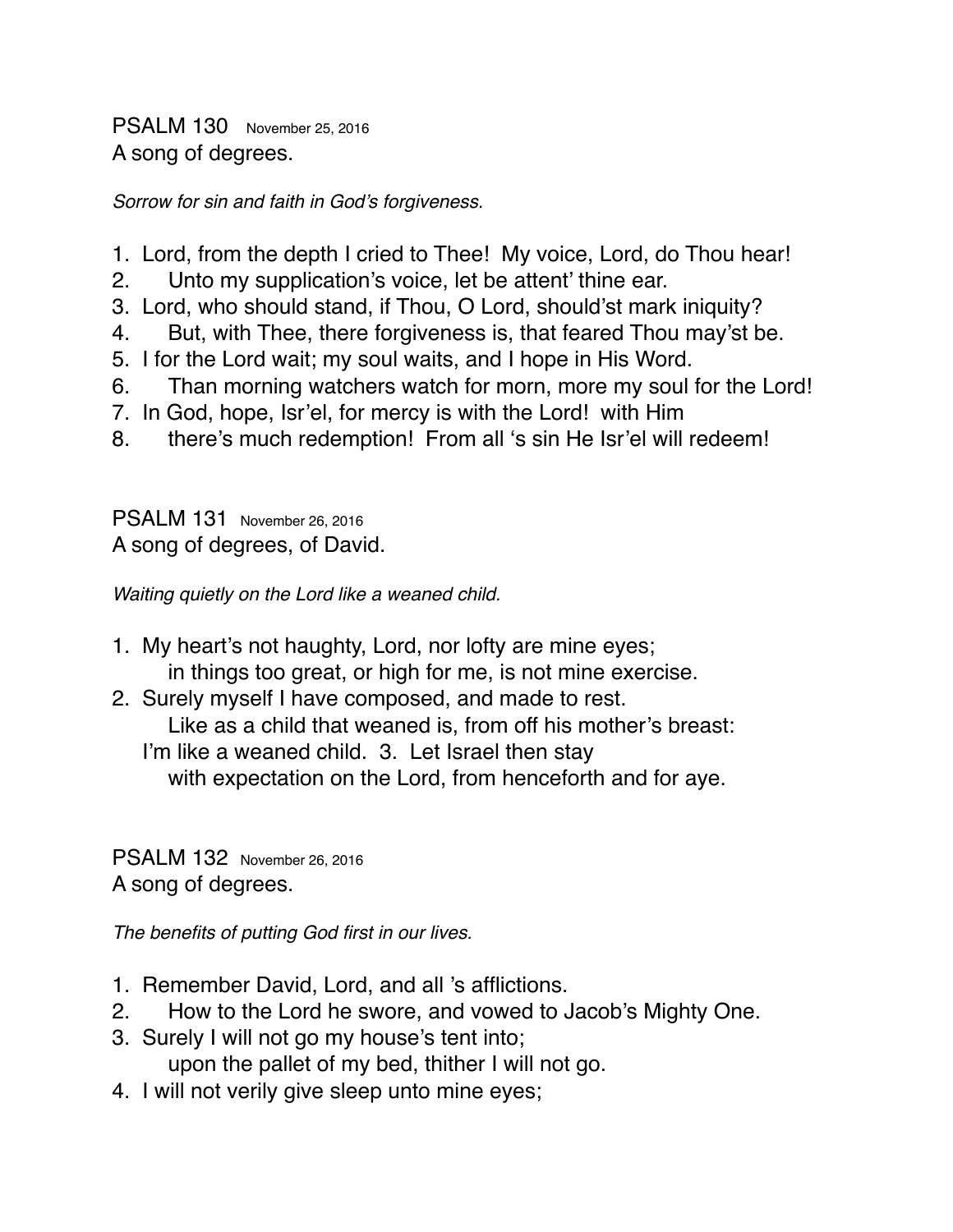nor will I give to mine eye-lids slumber, in anywise.

- 5. Until that for the Lord I do find out a seat:
	- a fixed habitation, for Jacob's God, so great.
- 6. Behold, at Ephratah, there did we of it hear: even in the plain-fields of the wood, we found it to be there.
- 7. We'll go into his tents; we'll at His footstool bow.
- 8. Arise, Lord, Thou, into Thy rest: and th'Ark of Thy strength, now.
- 9. Grant that thy priests may be clothed with righteousness. Oh, let Thy holy ones, likewise, shout forth for joyfulness.
- 10. Let not, for David's sake a servant unto Thee, the face of Thine anointed one away quite turn-ed be.
- 11. The Lord to David swore truth, nor will turn from it: "Thy body's fruit, of them I'll make upon thy throne to sit.
- 12. If thy sons keep my law and covenant I teach them, upon thy throne for evermore shall sit their children then."
- 13. Because Jehovah hath made choice of Mount Zion: He hath desired it to be His habitation.
- 14. "This is my resting place, to perpetuity! Here will I dwell, and that because desired it, have I.
- 15. Bless her provision abundantly, I will: the poor that be in her, with bread by Me shall have their fill.
- 16. Her priests with saving health, them also I will clad: her holy ones, likewise, they shall with shouting loud be glad.
- 17. The horn of David I will make to bud forth there. a candle I prepar-ed have for mine anointed dear.
- 18. His enemies, I will with shame apparel them: but flourishing upon himself shall be his diadem!"

PSALM 133 November 28, 2016 A song of degrees, of David.

*In praise of unity among God's people.*

- 1. How good and sweet, oh see, 't is for brethren to dwell together in unity.
- 2. It's like choice oil that fell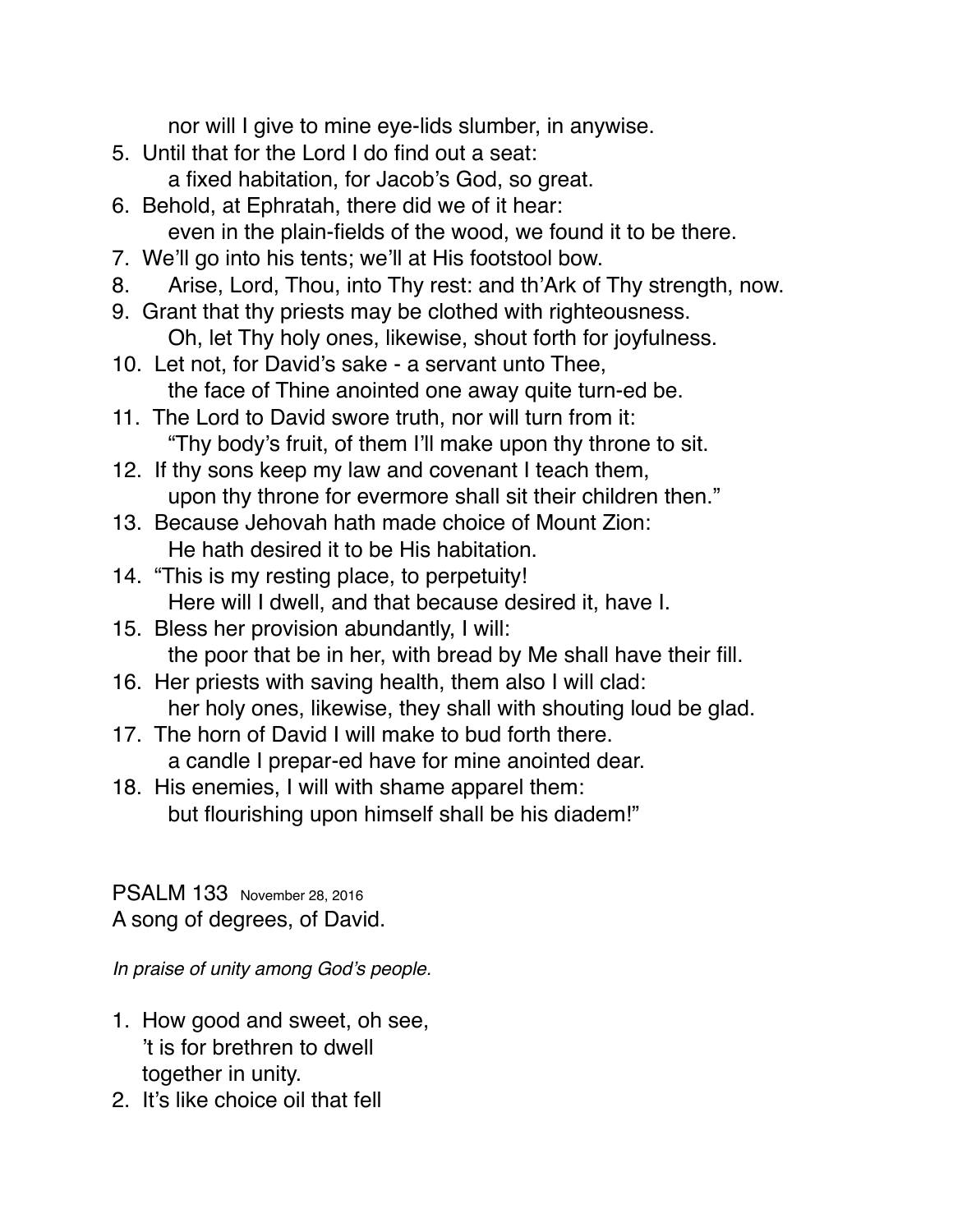the head upon, that down did flow the beard unto beard of Aaron:

 The skirts of his garment that unto them went down;

3. Like Hermon's dews descent, Zion's mountains upon, for there to be the Lord's blessing, life aye lasting, commandeth He.

## *Another of the same.*

- 1. How good it is, oh see, and how it pleaseth well, together, ev'n in unity, for brethren so to dwell!
- 2. It's like the choice ointment from head to th'beard did go, down Aaron's beard: downward that went his garments' skirts unto.
- 3. As Hermon's dew, which did on Zion's hill descend: for there the Lord blessing doth bid, ev'n life without an end.

PSALM 134 November 28, 2016 A song of degrees.

*A greeting to the temple guards [?].*

1. Oh, all ye servants of the Lord, behold, the Lord bless ye! ye who within Jehovah's house i'th' night time standing be.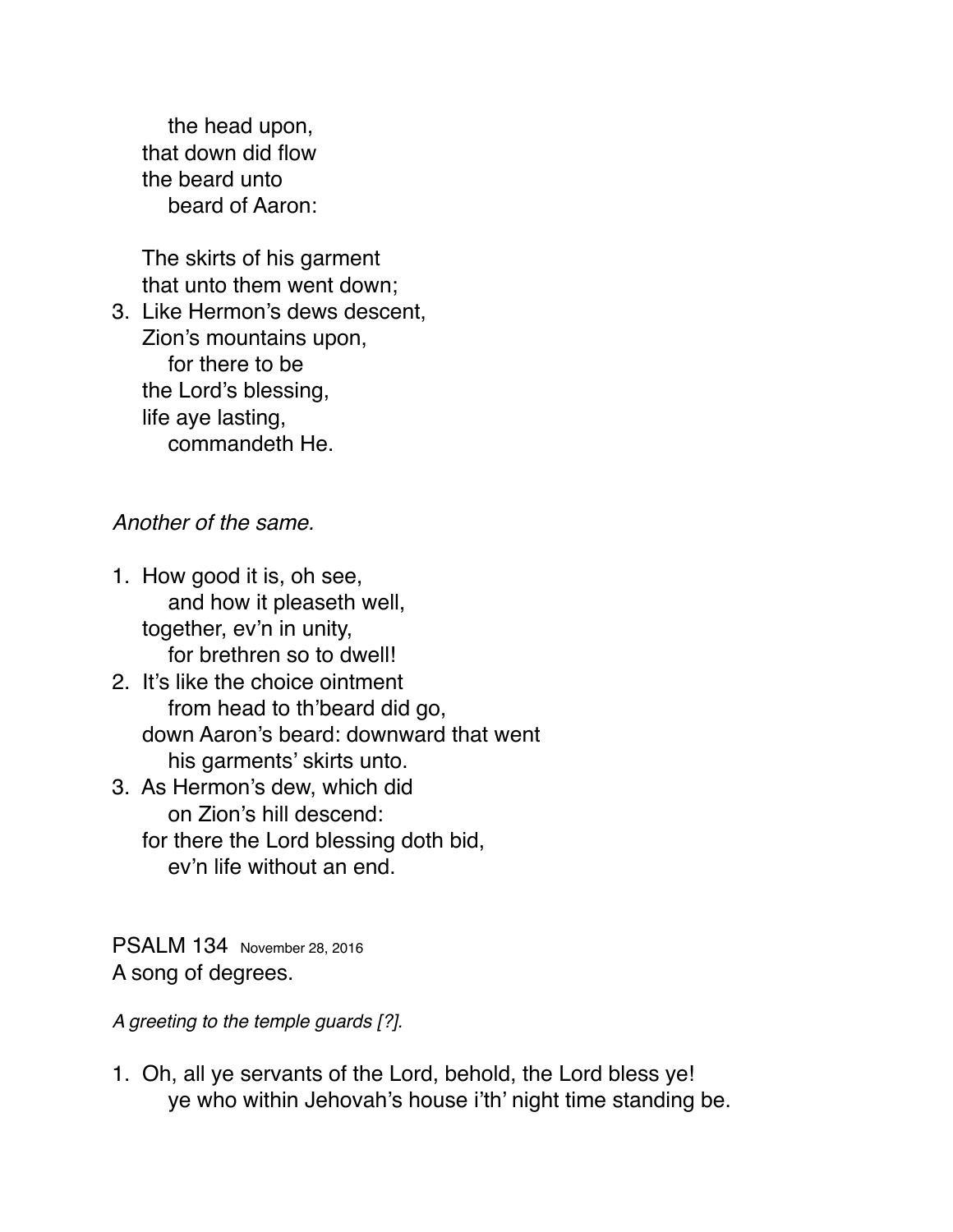- 2. Lift up your hands, and bless the Lord, in 's place of holiness.
- 3. The Lord that heav'n and earth hath made, thee out of Zion bless.

PSALM 135 November 28, 2016

A call to praise the Lord for His great goodness.

- 1. The Lord praise! Praise ye the Lord's name! The Lord's servants, oh, praise Him, ye!
- 2. That in the Lord's house stand, the same! I'th courts of our God's house who be!
- 3. The Lord praise, for the Lord is good; for sweet it's to His name to sing.
- 4. For Jacob to Him chose hath God; and Israel for His precious thing.
- 5. For that the Lord is great, I know: and over all gods, our Lord keeps.
- 6. All that He wills, the Lord doth do: in heaven, earth, seas, and in all deeps.
- 7. The vapors He doth them constrain forth from the ends of th'earth to rise; He maketh lightning for the rain: the wind brings from His treasuries.

(2)

- 8. Of Egypt, He the first-born smote: and that of man, of beasts, also.
- 9. Sent wondrous signs midst thee, Egypt: on Pharaoh, on all's servants, too.
- 10. Who smote great nations, slew great kings!
- 11. Slew Sihon, king of th'Amorites, Og, also: one of Bashan's kings;
	- all kingdoms of the Canaanites!
- 12. and gave their land an heritage: His people Isr'el's lot to fall.
- 13. For aye Thy name, Lord, through each age, O Lord, is Thy memorial.
- 14. For His folks, Judge, the Lord is He: and of His servants He'll repent.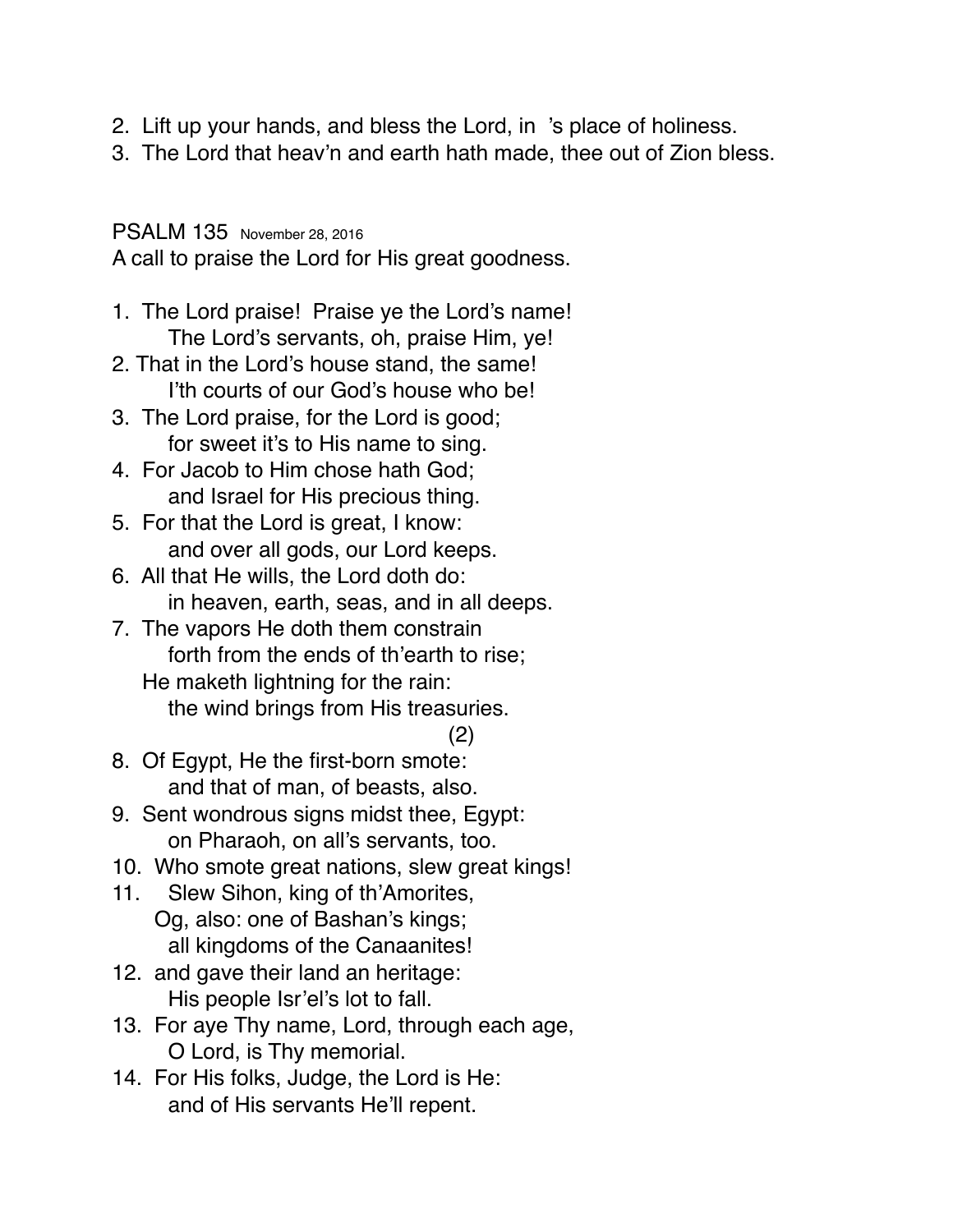- 15. The heathen's idols silver be and gold: men's hands did them invent.
- 16. Mouths have thy, yet they never spake: eyes have they, but they do not see:
- 17. Ears have they, but no hearing take; and in their mouth no breathings be.
- 18. They that them make, have their likeness: that trust in them so is each one.
- 19. The Lord, oh, house of Israel, bless! The Lord bless, thou house of Aaron!
- 20. Oh, house of Levi, bless the Lord! Who fear the Lord, bess ye the Lord!
- 21. From Zion blessed be the Lord! Who dwells at Salem, praise the Lord!

PSALM 136 December 1, 2016

- 1. Oh, thank the Lord, for He is good; *for's mercy lasts for aye!*
- 2. Give thanks unto the God of gods; for's mercy is alway!
- 3. Give thanks unto the Lord of lords; *for's mercy lasts for aye!*
- 4. To Him Who, only, doth great signs; for's mercy is alway!
- 5. To Him Whose wisdom made the heav'ns; *for's mercy lasts for aye!*
- 6. Who o're the waters spread the earth; for's mercy is alway!
- 7. Unto Him that did make great lights; *for's mercy lasts for aye!*
- 8. The sun for ruling of the day; for's mercy is alway!
- 9. The moon and stars to rule by night; *for's mercy lasts for aye!*
- 10. To Him Who Egypt's firstborn smote; for's mercy is alway!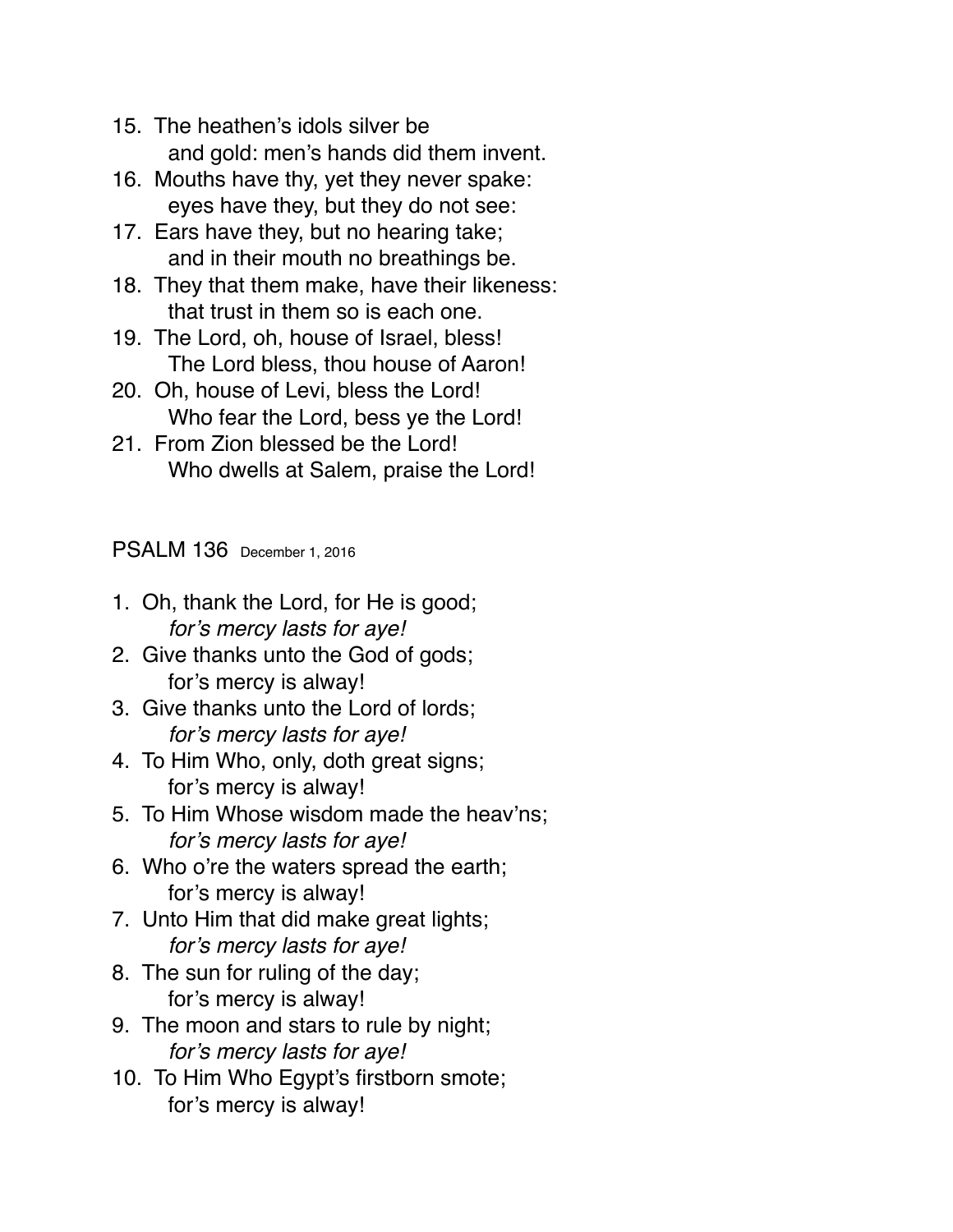- 11. And from amongst them Israel brought; *for's mercy lasts for aye!*
- 12. With strong hand, and with stretched out arm; for's mercy is alway!
- 13. To Him Who did the Red Sea part; *for's mercy lasts for aye!*
- 14. And through it's midst made Isr'el go; for's mercy is alway!
- 15. But there drowned Pharaoh and his host; *for's mercy lasts for aye!*
- 16. His people Who through desert led; for's mercy is alway!
- 17. To Him Which did smite mighty kings; *for's mercy lasts for aye!*
- 18. And put to slaughter famous kings; for's mercy is alway!
- 19. Sihon, king of the Amorites; *for's mercy lasts for aye!*
- 20. And Og who was of Bashan king; for's mercy is alway!
- 21. And gave their land an heritage; *for's mercy lasts for aye!*
- 22. A lot his servant Israel to; for's mercy is alway!
- 23. In our low 'state Who minded us; *for's mercy lasts for aye!*
- 24. And us redeem-ed from our foes; for's mercy is alway!
- 25. Who giveth food unto all flesh; *for's mercy lasts for aye!*
- 26. Unto the God of heav'n give thanks; for's mercy is alway!

## PSALM 137 December 2, 2016

*A very dark psalm; remembering the great griefs of captivity.*

1. The rivers on of Babylon, there, when we did sit down,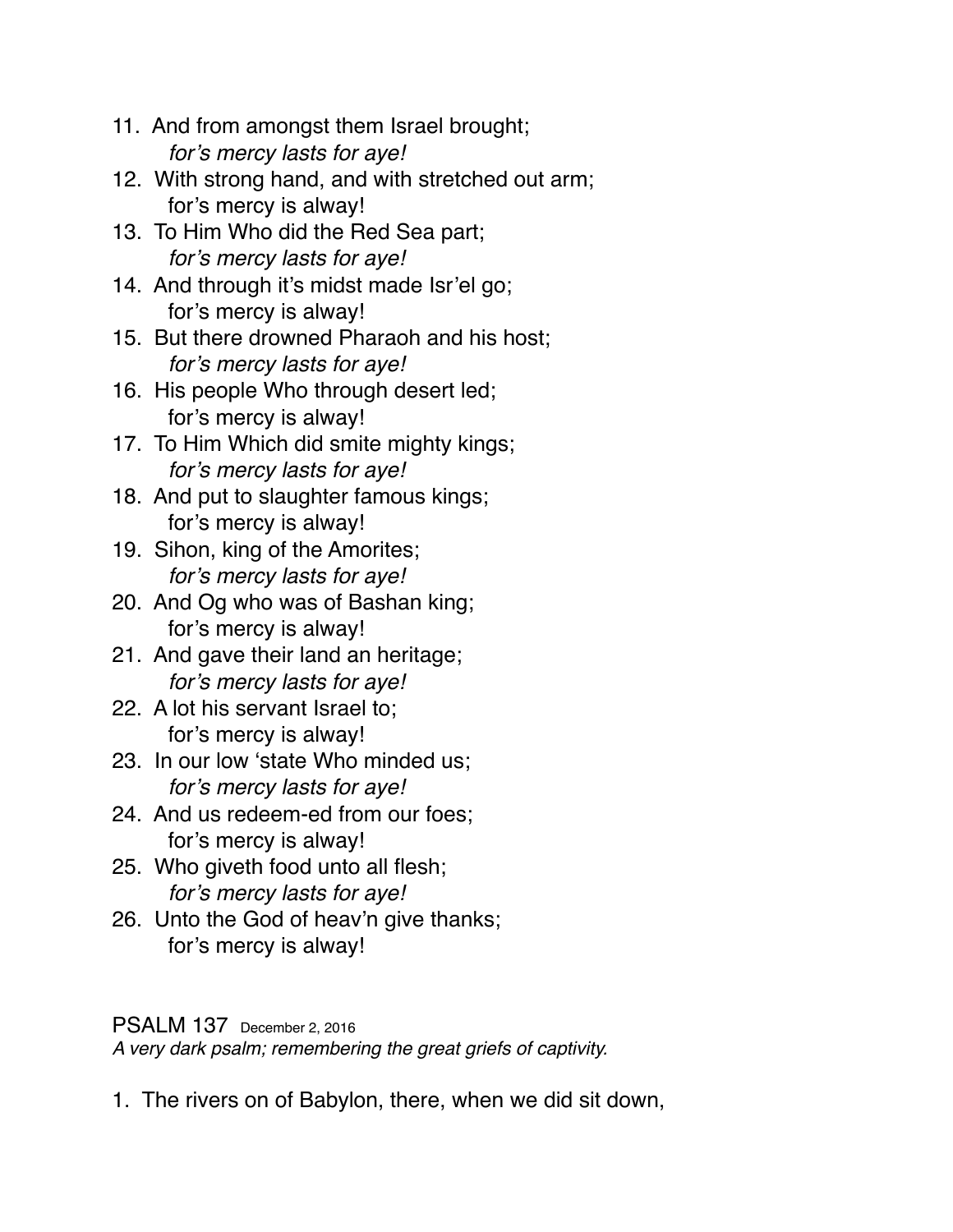yea, even then, we mourned, when we remembered Sion.

- 2. Our harps we did hang it amid, upon the willow tree.
- 3. Because there they that us away led in captivity required of us a song, and thus asked mirth: us waste who laid. "Sing us, among, a Sion's song", unto us then they said.
- 4. The Lord's song sing can we, being 5. in strangers' land?! Then let loose her skill my right hand, if I Jerusalem forget!
- 6. Let cleave my tongue my palate on, if mind thee do not I! if chief joys o'er I prize not more Jerusalem, my joy!
- 7. Remember, Lord, Edom's sons' word: "Unto the ground", said they, "it raze! It raze!", when as it was, Jerusalem, her day.
- 8. Bless'd shall he be that payeth thee, daughter of Babylon, who must be waste: that which thou hast rewarded us upon!
- 9. Oh! happy he shall surely be that taketh up, that e'en *thy* little ones against the stones doth in pieces break!

PSALM 138 December 3, 2016 A psalm of David.

- 1. With all my heart, I'll praise Thee, now! Before the gods, I'll sing to Thee!
- 2. Toward Thine holy temple bow, and praise Thy name for Thy mercy and Thy truth! For, Thy Word, Thou high o'er all Thy name dost magnify.
- 3. In'th' day I cried, Thou answer'dst me; with strength Thou didst my soul up-bear.
- 4. Lord, all the earth's kings shall praise Thee the word, when of Thy mouth they hear.
- 5. Yea, they shall sing in the Lord's ways, for great's Jehovah's glorious praise.
- 6. Albeit that the Lord be high, respect yet hath He to the low. But as for them that are lofty, He them doth at a distance know.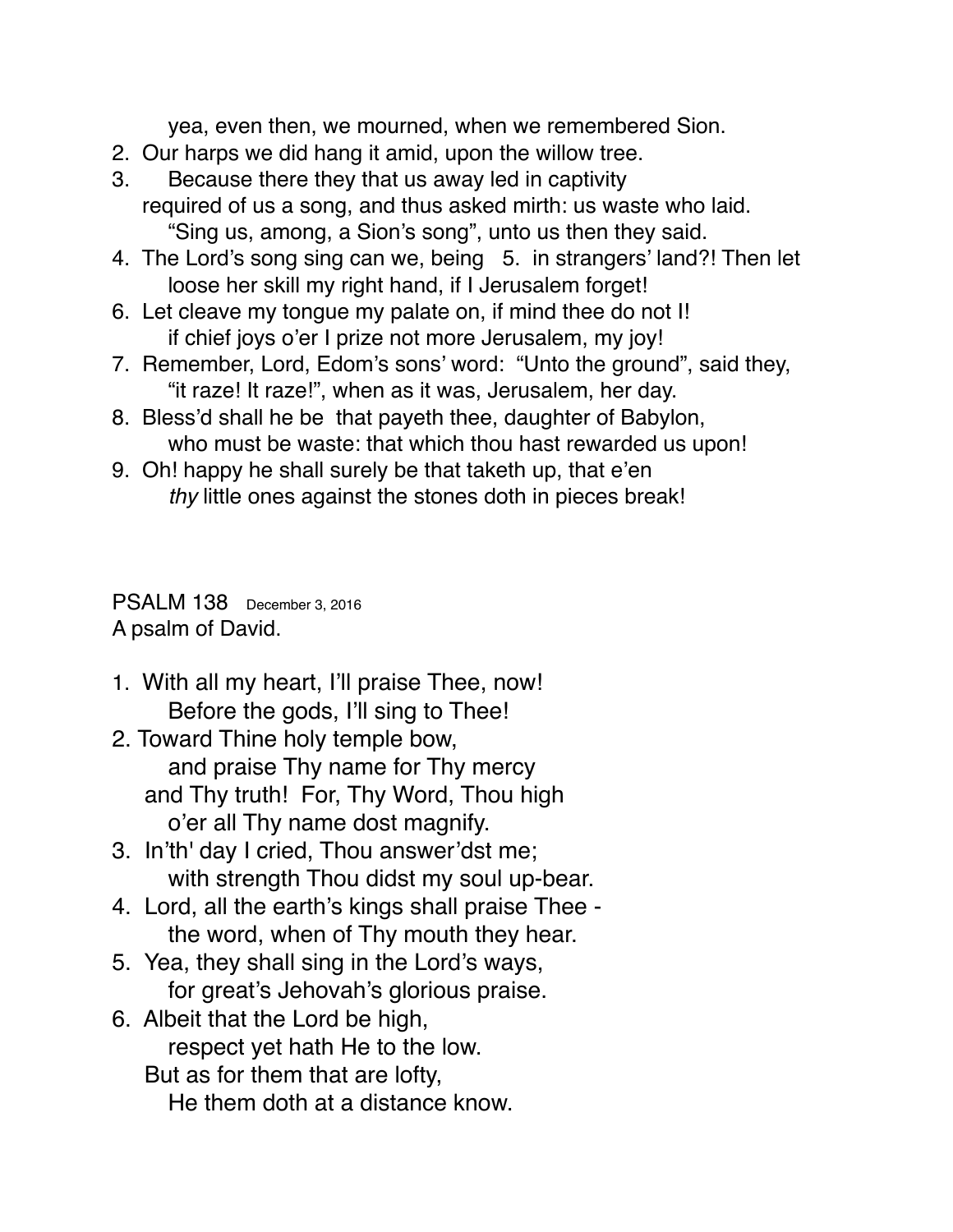- 7. Though in the midst I walking be of trouble, Thou wilt quicken me. Forth shalt Thou make Thine hand to go against their wrath that do me hate. Thy right hand shall me save, also;
- 8. The Lord will perfect mine estate. Thy mercy, Lord, forever stands; Leave not the works of thine own hands.

## *Another of the same.*

- 1. With all my heart, I'll Thee confess! Thee praise the gods before!
- 2. The temple of Thine holiness, to-wards it I'll adore! Also, I will confess Thy name, for Thy truth and mercy; because Thou, over all Thy name, Thy Word dost magnify.
- 3. In that same day that I did cry, Thou didst me answer make; Thou strength'nedst me with strength, which I within my soul did take.
- 4. Oh, Lord, when Thy mouth's words they hear, all earth's kings shall Thee praise.
- 5. And for the Lord's great glory, there they shall sing in His ways.
- 6. Albeit that the Lord be high, yet He respects the low. But as for them that are lofty, He them far off doth know.
- 7. Though I in midst of trouble go, Thee quick'ning me I have; Thy hand Thou wilt cast on my foe; Thy right hand shall me save.
- 8. The Lord will perfect it for me; Thy mercy ever stands. Lord, do not those forsake that be the works of Thine own hands.

PSALM 139 December 5, 2016 To the chief musician, a psalm of David.

*David attests to God's constant oversight of his life, and to his alignment with God*.

- 1. Oh, Lord, Thou hast me searched and known. Thou know'st my sitting down
- 2. and mine uprising. My thought is to Thee afar off known.
- 3. Thou know'st my paths and lying down, and all my ways know'st well.
- 4. For, lo, each word that's in my tongue, Lord, Thou canst fully tell.